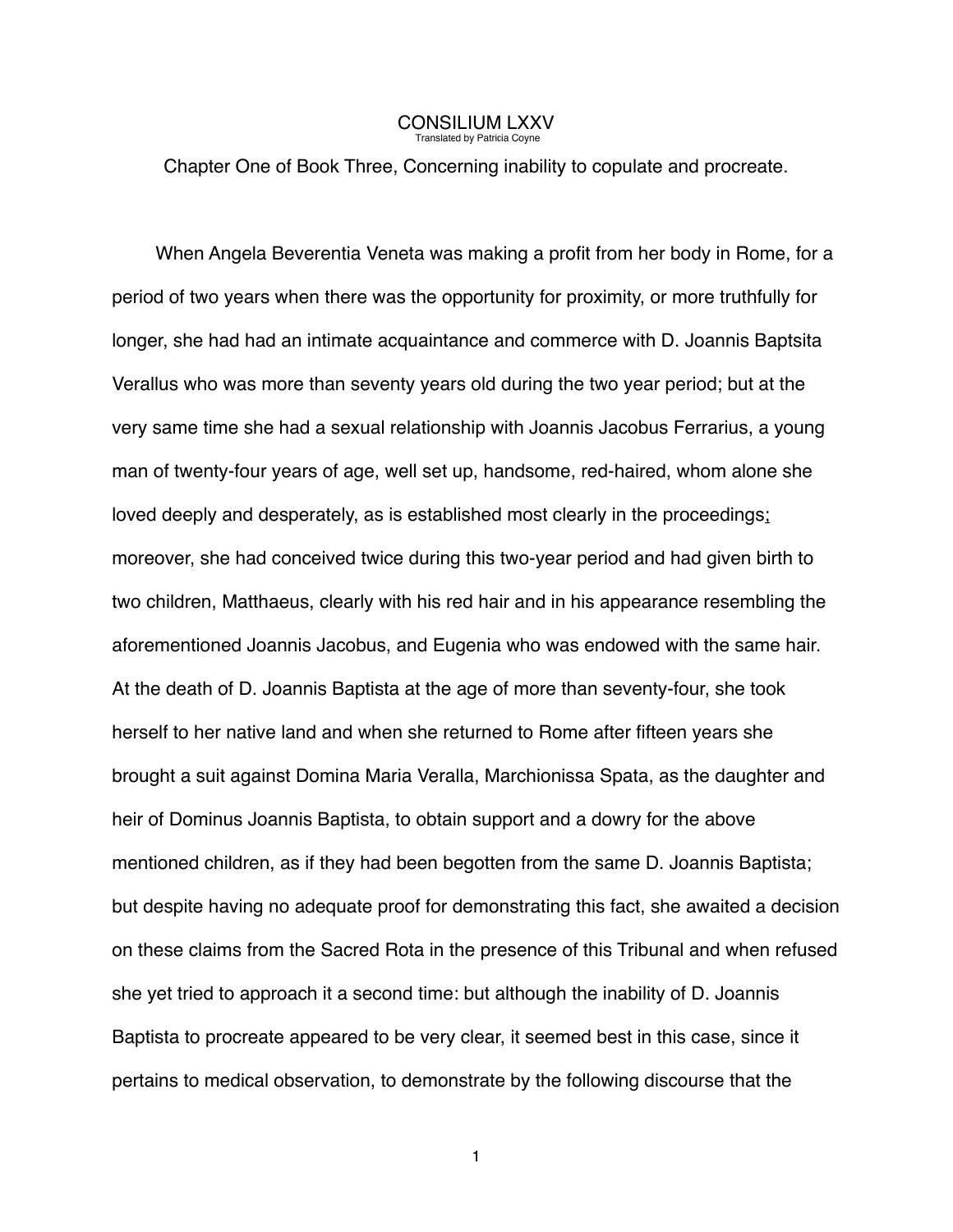aforementioned D. Joannis Baptista could not have been able to procreate in the course of nature.

## **Summary**

- 1. Old men are able to procreate whenever they are able to copulate.
- 2. This is not something rare or unusual but natural, since old men even in very advanced age are able to procreate.
- 3. Man, just as he has no fixed period of time for being born, so has none in respect to copulation and procreation.
- 4. A man is able to procreate, as the proverb says, as long as he is able to lift up his quarter of bran.
- 5. The ability to procreate is from nature.
- 6. Animals are stimulated to coitus by an abundance of semen.
- 7. Nature instituted coitus for procreation for the propagation of species.
- 8. From capacity for coitus is brought forth also the capacity to procreate.
- 9. Old men are not fit for procreation for many reasons.
- 10. From the very nature of their condition it usually happens that old men past the age of sixty-five are no longer fit for procreation.
- 11. From the nature of the flesh of old men is judged the quality of the semen of old men.
- 12. Semen is blood heated thoroughly.
- 13. Cauteries are performed to cure diseases and to preserve men from these diseases.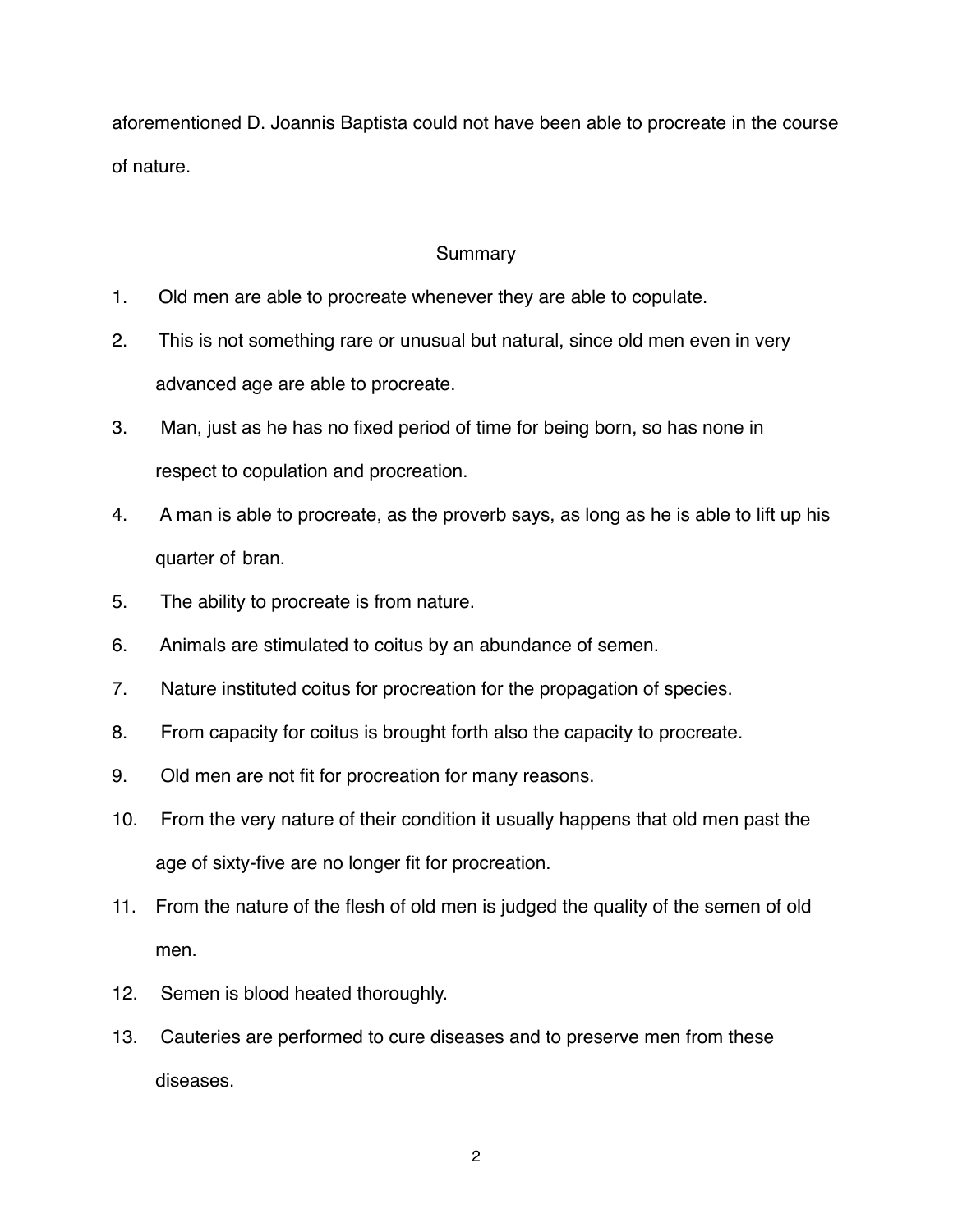- 14. In a valetudinarian neither the ability to copulate nor the ability to procreate is presumed.
- 15. From illness itself men become unfruitful.
- 16. In very advanced illness a corresponding weakness of the genitals must be presumed.
- 17. Cauteries carried out over a long period time render men infertile.
- 18. Cauteries are not suitable for old men. And why?
- 19. There are grounds for presuming the ability to procreate in an old man and in a man of advanced old age, but in a robust old man, not in weak and sickly one
- 20. Age is measured not by the number of years but by strength.
- 21. Strength not presumed in old men.
- 22. The ability to procreate is present when vigorous strength flourishes and ceases with its decline.

Although the inability to procreate in D. Jo. Baptista Verallus was so obvious that it could only be attacked by sophistry and false suppositions and by the performance of miracles, yet Angela Beverentia did not cease to press for a favourable judgment, bringing forward several claims before the public to support her right.

Since very many arguments which pertain to our case have been understood from silence and from several other cases which have already been discussed more than sufficiently earlier and been made clear, we can easily reduce the case to one of impossibility, bringing forward especially some arguments which, in addition to those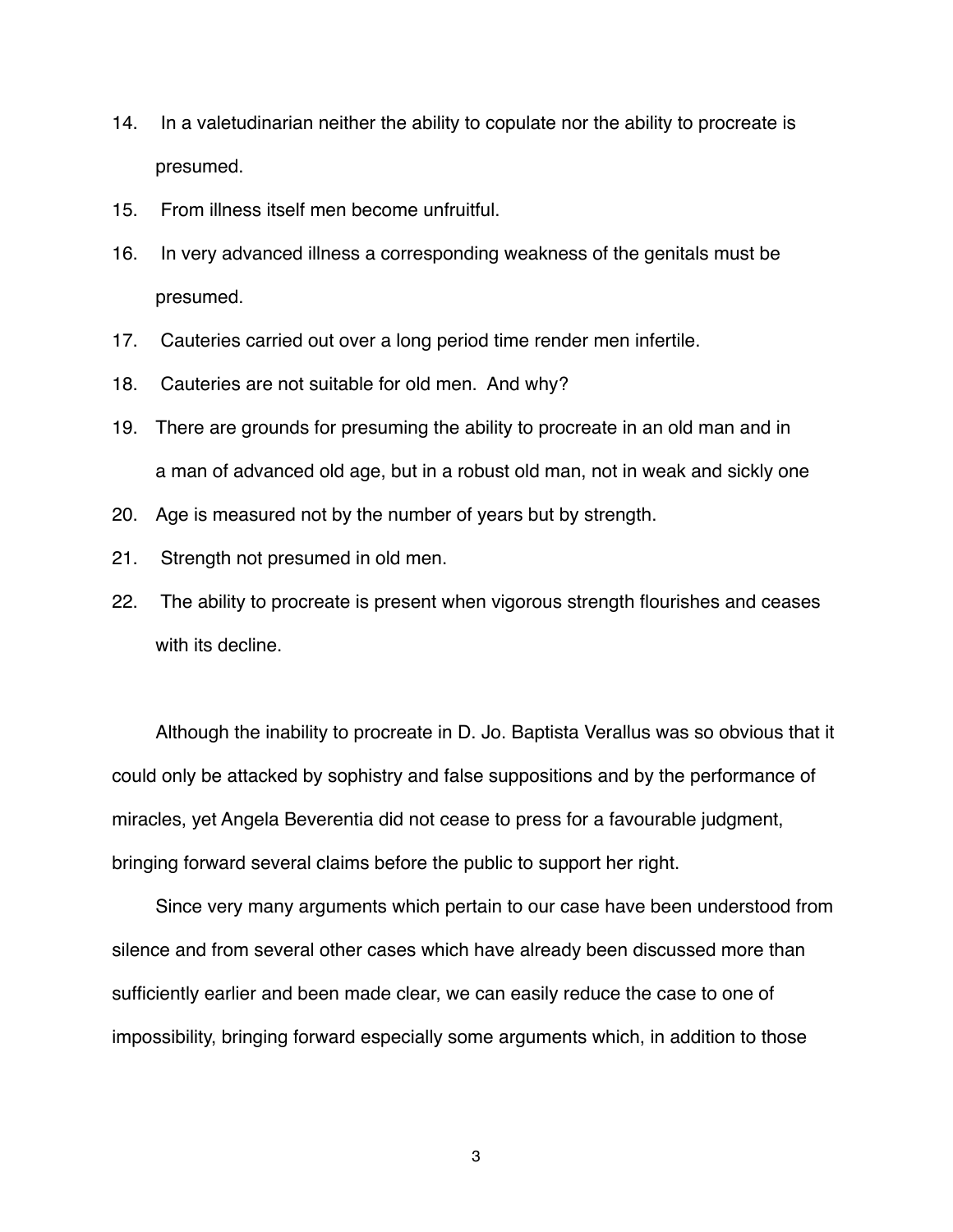which the scribes have brought forward in favour, can be brought forward anew, that with these arguments the question amy be be answered with complete satisfaction.

**1.** And in the first place it could be said that any men whatsoever, I do not speak of men during the time before old age, but of old men themselves, indeed men even in advanced old age, whenever they are fit for Venus are fit also for procreation, as is proved by a thousand examples and daily experiences; from these we know that old men, not only septuagenarians but those of more advanced old age, octogenarians and nonagenarians and men even older, have sired children; and the knowledge that this ability is not anything rare and unusual in the course of nature but rather is something natural and common to many men is not wanting among the best doctors, the kind who investigate carefully and see sharply; 2. and thus together with very many others Avenz. *lib. 2. Thes. tract. 3. cap. 1.* Laurent. Joubert. *lib. 2. Error, Popul. cap. 11.* Felix Plater. *Centur. post b. Quaest. Medic. Paradox.& Endox. In Patholog. num. 21*. & this very belief the Rota admits i*n Rom. praetensa filiationis coram Verospio n. 12*. & others which I forebear to enumerate for now.

**3**. Nor does this seem alien to the condition of man which has no fixed time limit in respect to being born, so common opinion holds; and so too in respect to copulation: as Hippocr. *in epist. ad Damagetum* said, wherefore also in respect to procreation not to have that fixed period of time seems reasonable from nature. Therefore, the old age of Dom. Joannis Baptista Verallus is no obstacle to his being able to procreate children since he had the ability to copulate and met with the said Angela herself for sexual congress, for if he was able to copulate, he could also procreate, as is to be shown clearly below.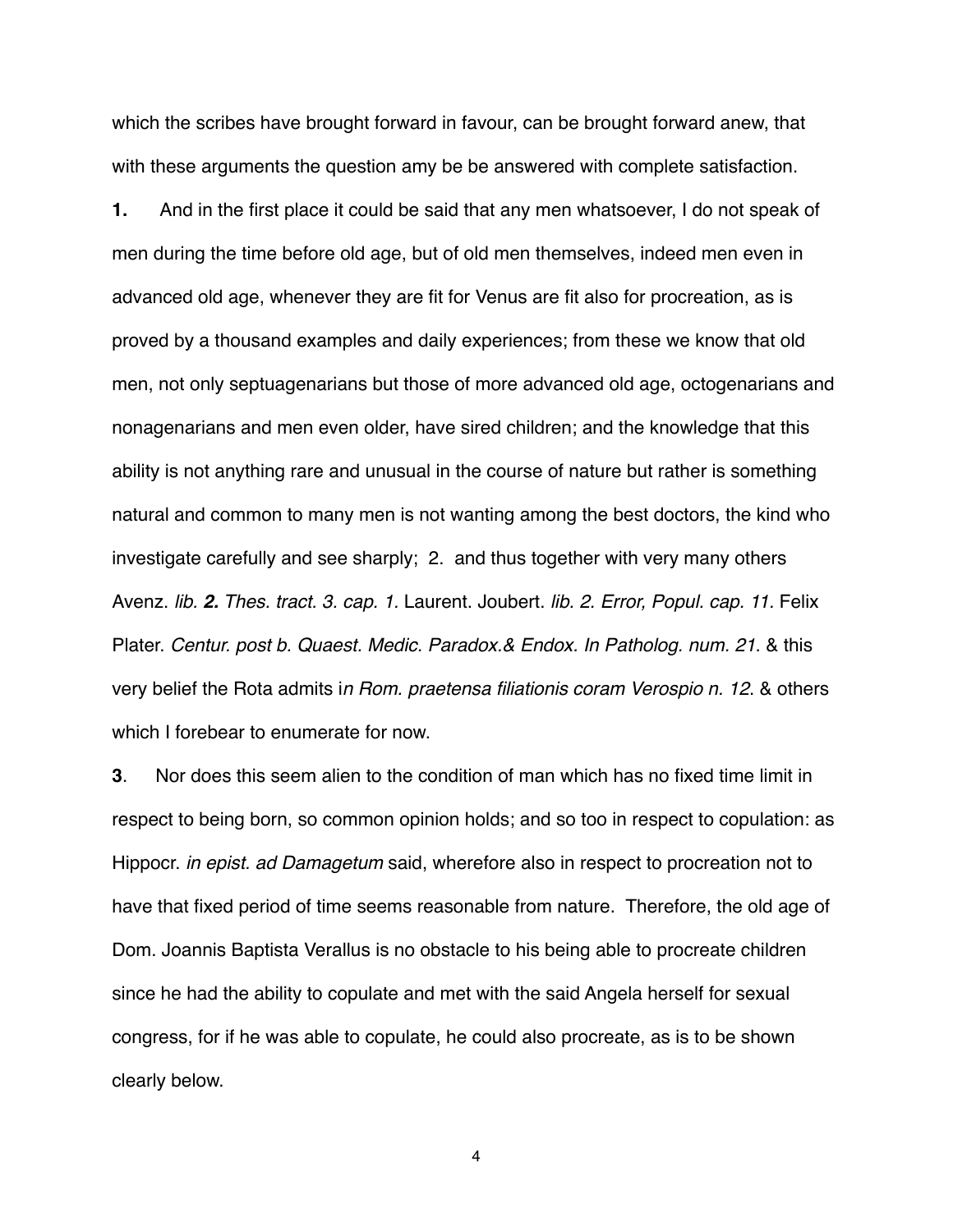**4** In the second place, if the words declared in a proverb are considered credible, the proverb which Laurent. Joubert. *loco cit.* mentions will certainly establish the truth of this matter; moreover, that proverb states as follows, that any man can procreate children as long as he is able to lift a quarter measure of bran: this requires no labor so that no matter how exhausted an old man's strength is found to be, yet it suffices for the purpose of lifting a quarter measure of bran. From which adage ought to be deduced without any hesitation the fact that a man even in great old age is naturally fit for procreation: but if this is common to all old men, there is no reason to deny this ability to Dom. Joan. Baptista.

**5.** In the third place, this very argument is confirmed by the assertion of the jurists who are of the opinion that the ability to procreate is from nature and therefore is presumed always to exist: Alciat. *de Praesumpt.n.1. praesumpt. 41. reg. 1*. Menoch. *cod. tractat. lib. 6. praesumpt. n. 1*. those abilities, moreover, which are from nature are not removed from a subject to whom they belong; whence it cannot be affirmed that this ability ceases in old age, particularly if those properties which are required for its performance are not lacking, especially bodily vigor and fitness for coitus, for it is certain that while the power to copulate remains, the production of semen is strong by nature, **6.** since animals are stimulated to coitus and they are fit for it because of an abundance of semen remaining in the body: when nature strives to expel this abundance, so that this expulsion may not be in vain, she arouses the genital parts by an emission transmitted from the heart so that they might properly ejaculate the semen itself into the feminine uterus. Therefore, as often as we see that nature is sufficient in this respect through the erection of the genitals and the ejaculation of semen, of necessity it follows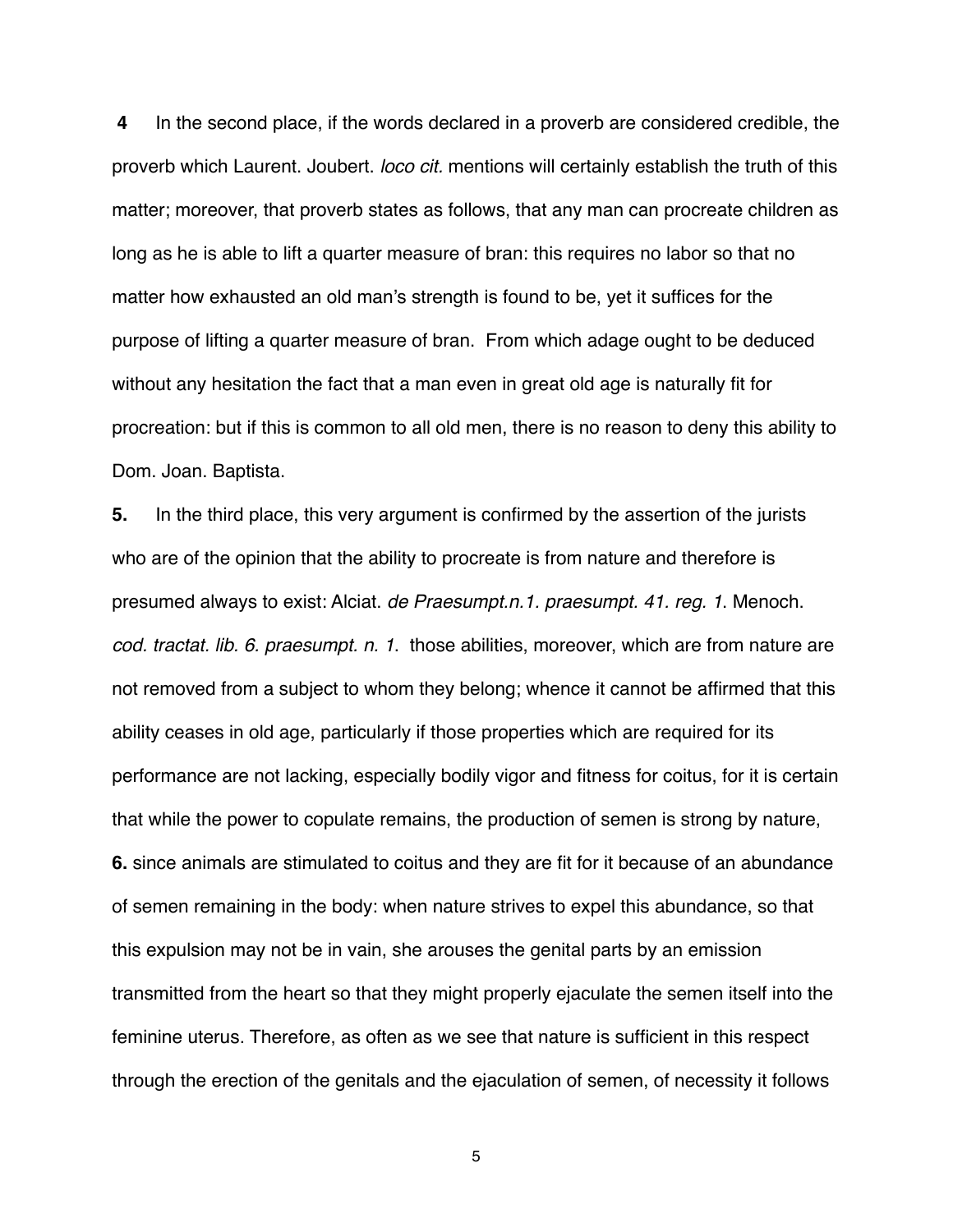that such coitus is not in vain, but is of its very nature generative. When, therefore, the aforementioned Dr. Jo. Baptista had carnal commerce with Angela during a period of several years, it should by no means be denied that Angela could conceive from such a union, as she truly did conceive, and bear children, as in fact followed.

**7.** In the fourth place, the presumption of such an natural ability to procreate in D. J . Baptista is much stronger because he was fertile from his own nature, for although he had had no children from his first and third wives, perhaps because of their fault, from his second he had begotten several children, among them Domina Marchionissa Maria herself; and since Nature has instituted coitus for the procreation of children and from coitus alone is the hope of procreation, certainly it must be supposed that D. Jo. Baptista, who at other times had had the ability to copulate and procreate, still in advancing age was able to achieve the same potency, especially as he was fit for coitus which, as has been said, has procreation as its purpose.

**8.** These and other arguments of slighter import were able to be brought forward in favour of Angela, from which follows the conclusion that D. Jo. Baptista had the ability to procreate, especially while his ability to copulate remained; and since it may be agreed that he engaged in coitus with this very Angela, of necessity there follows the possibility of the procreation of children from this coitus.

If, however, we consider the matter more deeply and examine the state and condition of D. Jo. Baptista properly, it will be very clearly apparent that at the time when Angela conceived the said children he could not have been fit for coitus much less have been able to procreate, but rather that he had such a great inability to perform either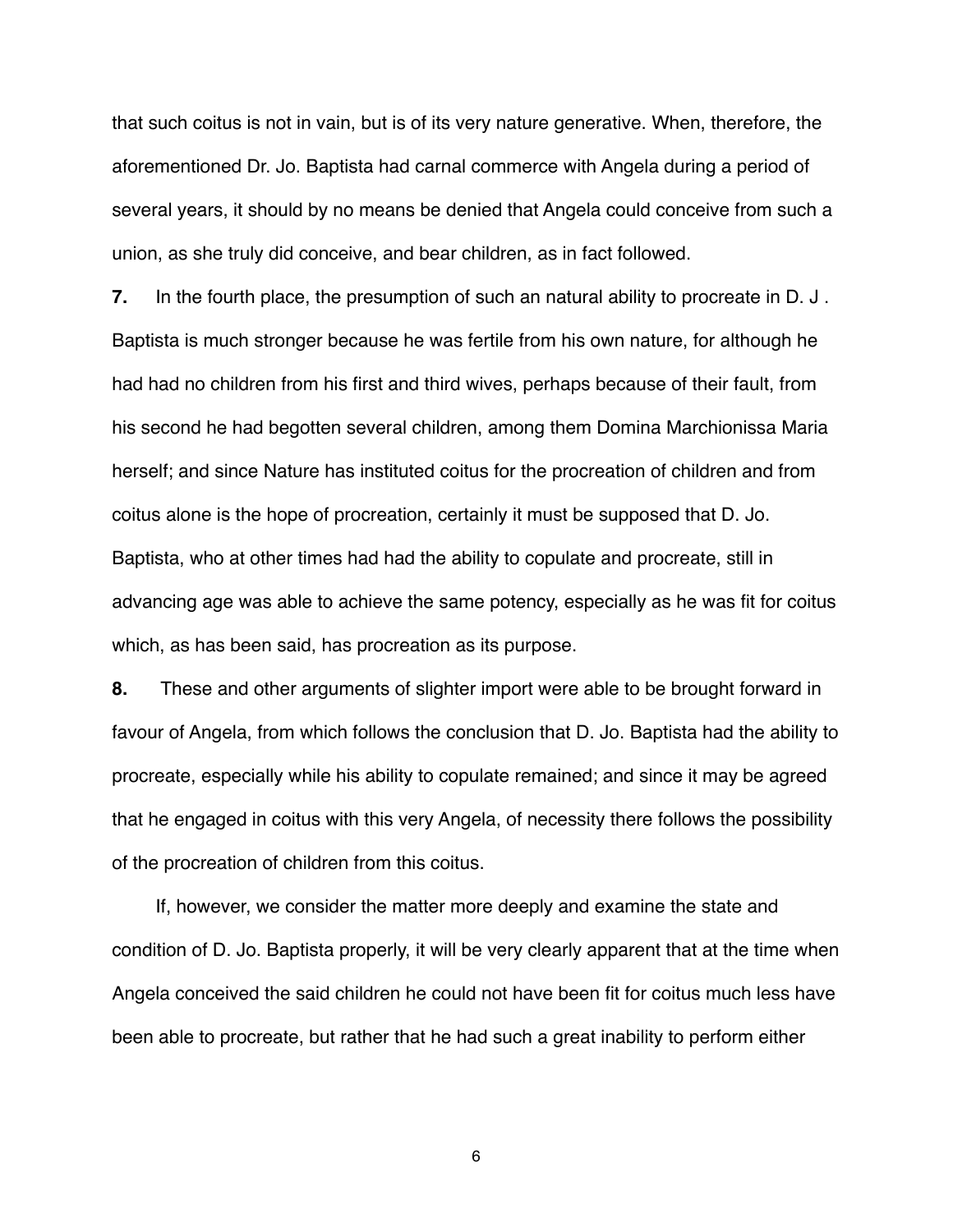function that it would have been impossible for him to have been able to procreate in the course of nature.

This fact, as is very clearly evident, ought to be recognized, since from the proceedings it is agreed that Dom. Joan. Baptista was seventy years old, indeed had lived more than seventy-two years when he had intercourse with the said Angela: moreover, he was of a bilious temperament with an abundance of phlegm, his chest not fully open, subject to constant catarrh and with a feeble, almost womanish voice; troubled in such a way by so very many symptoms he led a life of ill health, although he was not yet according to his age in his declining years; for this reason he had taken care to cope with the illnesses he was suffering by means of cauteries, one in each arm and one in each thigh. He had married three wives; neither from the first nor the last did he beget children, but only from the second, with whom, however, at the age of fifty three he stopped procreating. Therefore, if we weigh the conditions of this subject, it will appear clearer than midday that not only all of them taken together but of necessity each of them on its own had rendered him unfit for procreation, but that they had also rendered him completely incapable of coitus. If you should add to these conditions his already very advanced and decrepit age, you will easily deduce what was said above, that procreation on his part was impossible in the course of nature.

**9.** And that we may say something about age before all else, it is very well known that, for the most part, even if their vigor is unchanged as old age appears, old men are not fit for procreation by reason of age itself, as usually happens when matters proceed in accordance with the order of nature, notwithstanding the fact that sometimes in particular cases, but rarely, this order is not preserved.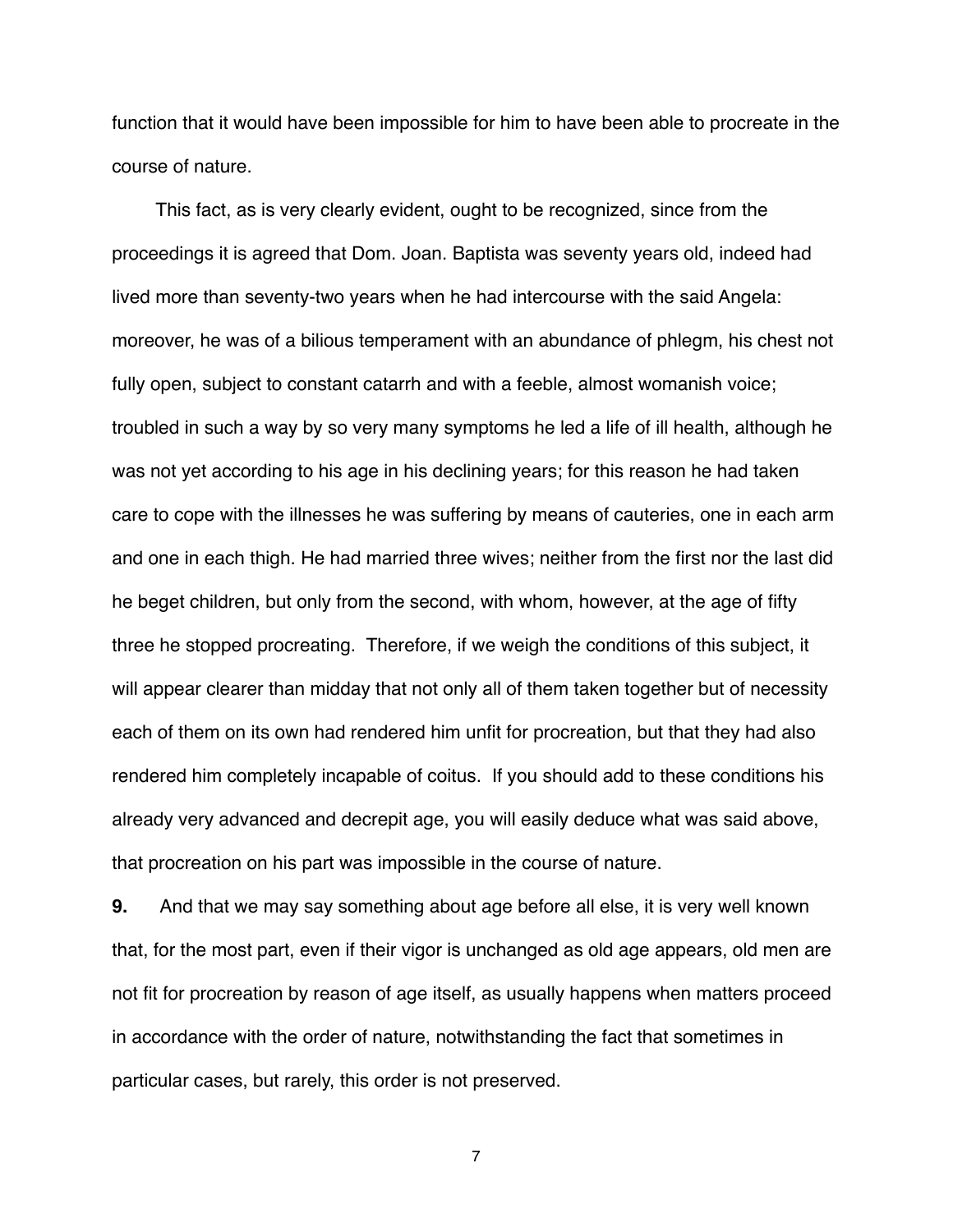**10.** Moreover, this inability to procreate is derived not just from one but from a number of causes. Naturally then, for the most part, old men do not procreate after their sixtyfifth year; as their natural heat fails, and since because of this deficiency they eliminate more and colder excrement which overwhelms the heat, they have blood deprived of energy and from this material semen either is not generated or semen is produced which is of no value for the task of procreation; thus the semen is small in quantity, liquid, loose and watery in consistency, lacking the usual odour and with no cohesive substance.

 Doctors will admit they consider these conditions to be as described; but those who are not doctors will not disagree if they turn their minds to the arguments which I will add. Let us all consider, I beg, any of the actions of these old men, how greatly they are lacking in their earlier ardor, and we will show how greatly their ability to perform the act of copulation and even more the act of procreation must be lacking.

But let us pass over these and over very many other things: we ought to consider only the parts of an aging body, how unfit they are to carry out their functions and certainly we will determine how unfit their genitals must be for those functions for which the greatest vigor of nature is required.

**11.** But that this matter not be understood from words alone, there should be no reluctance to observe aging flesh itself and from its condition you will ascertain easily the kind of blood and semen old men generate within themselves. If you do this, you will see their genitals are flaccid and withered, the flesh fading in colour or becoming pale, like marble to touch and deprived of all heat, and indeed the quality of flesh corresponds to the quality of the blood generated and the quality of semen corresponds to the quality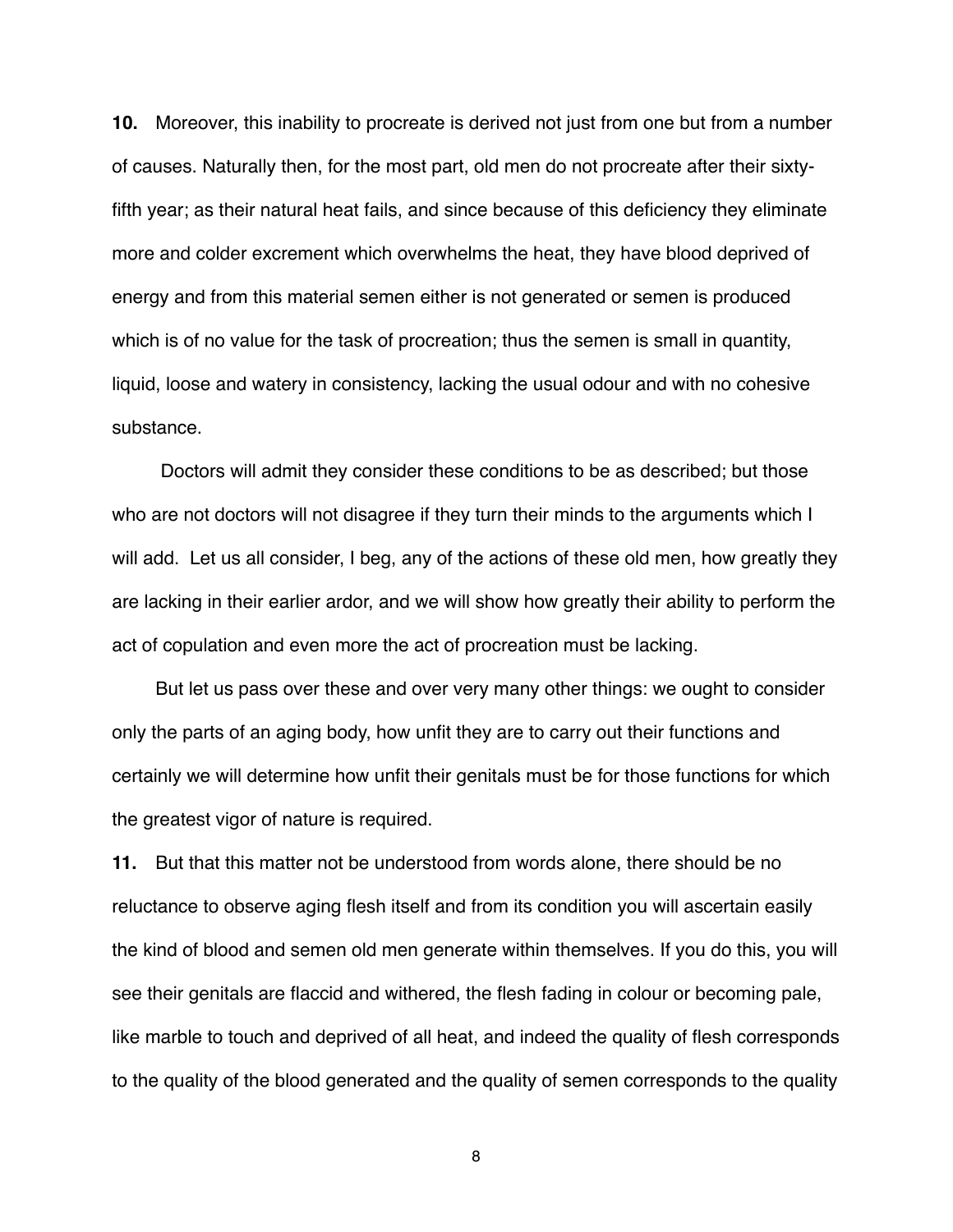of the blood from which it is produced, since blood becomes semen: Galen. *lib.16. de usu Part, cap.10. & lib.1. de semae. 2. & elsewhere.*

**12.** This same external observation can persuade us of this truth and truly determine that the semen of old men is not only infertile and of no value, but that it no longer preserves the nature of semen. All these things for the most part are true in all old men: if this condition does not exist in certain persons who far surpass the years which constitute old age in others, it must be asserted that these are not yet old men; but even so, in the end who is there who would dare to deny that these men too come to the same state which others reach together, even if it happens later? Inborn heat decreases naturally as time passes and even if this occurs ten or twenty years sooner or later, at last old age, which is nothing else but a manifest loss of heat, is reached, at which point all these problems, which we may say are characteristic of old age, follow. **13.** For the rest, if these conditions naturally hold true in old men in general, what must be said of an old man in extreme ill health, as was the case with D. Jo. Baptista when he had intercourse with the aforementioned Angela? For that he was in ill health, indeed I may say completely infirm, do we still need witnesses? Since he underwent four cauteries which are usually called upon to cure are only the most serious illnesses and to prevent them, and if only one or two cauteries bear certain proof of the previous ill health of the person who suffers them, what proof of poor health do four cauteries undergone at one and the same time provide? Therefore, it is more than sufficiently established from these facts that D. Jo. Baptista was a sick man. And so with this established, can we assume that he was able to procreate, if in a sick man the power of copulation is not presumed? Mascard. *de probate. concl.12. n. 10. vol.1.*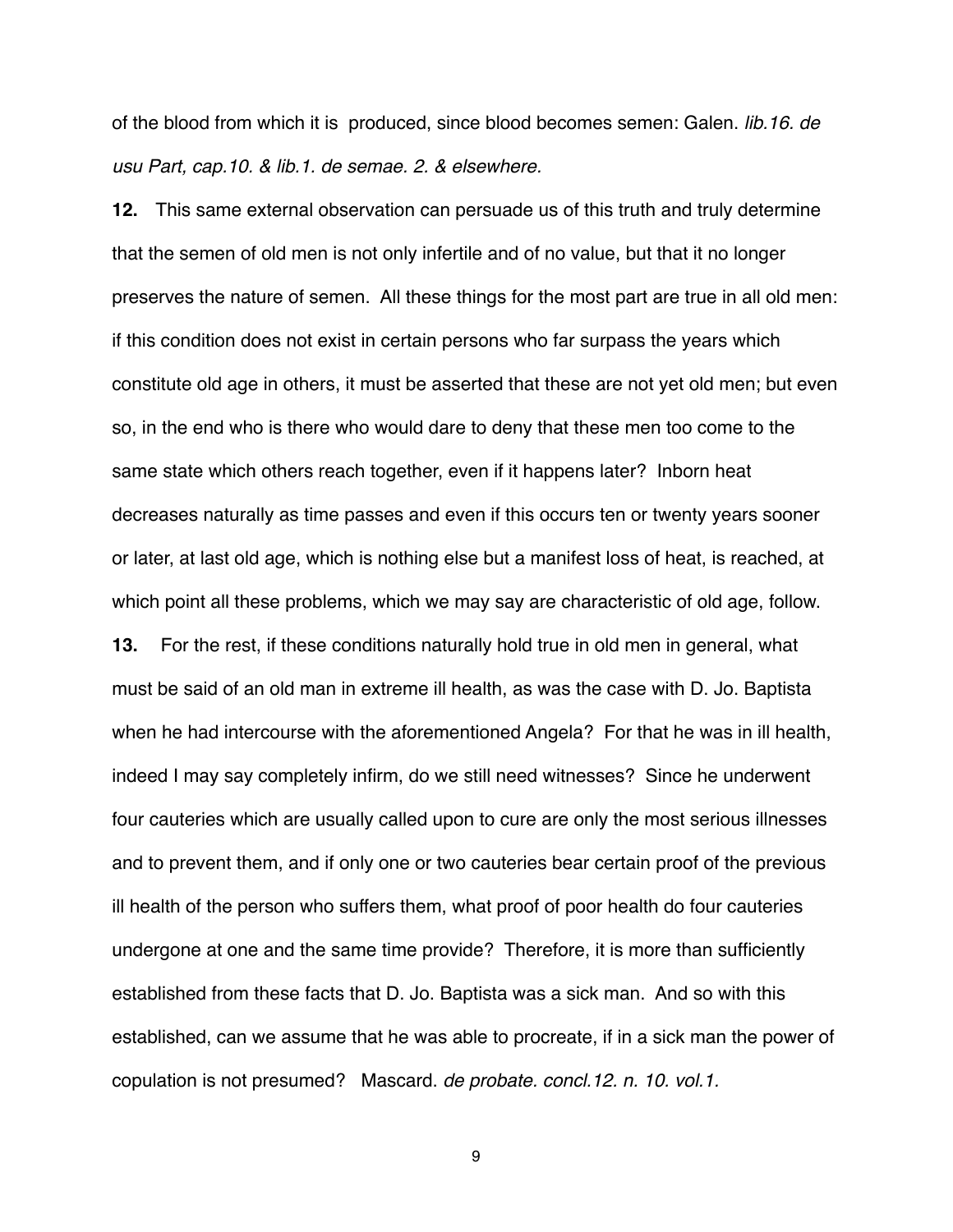**14**. But even if it is given that the ability to copulate could be assumed in him, it is beyond all reason that the ability to procreate can in consequence be presumed, since from illness itself men become sterile : Lud. Merc. *lib.3. de ster. & praeg. aff. c.5. n.373*. and therefore an old man in ill health must be considered incapable of procreation: **15.** Rota *in Romana praetensae foliationis. 22. Junii 1657. coram Verospio num. 6.* Accordingly, as a result it is concluded that it is impossible that Angela, concerning whom the case has been brought, has born children from this same D. Jo. Baptista, since not only had he been rendered unable to copulate because of age and ill health, but in him natural vigor must be said to have declined so greatly that it must be affirmed that in that state he experienced no desire nor any stimulus of the flesh; but it ought to be said this happened to him just as to other decrepit old men, concerning whom see Juven. *Sat. 10. vers 104.*

*--------- Coitus jam longa oblivia, vel si* 

*Coneris, jacet exiguus cum ramice nervus,*

*Et quamvis tota palpetur nolle jacebit.*

*[Coitus is now long forgotten, or if you try your tiny instrument lies limp and will still lie there although it is coaxed all night]* \* Translator's note: the quotation begins at line 204 and *nolle* should read *nocte.*

Rightly, therefore, in Dr. Jo. Baptista, already a very old and sick man, a corresponding weakness of the genitals must be presumed, since through age and ill health we are compelled to admit that in him all of his natural heat, even the slightest spark had been extinguished: whence his ability to procreate is reduced to an impossibility.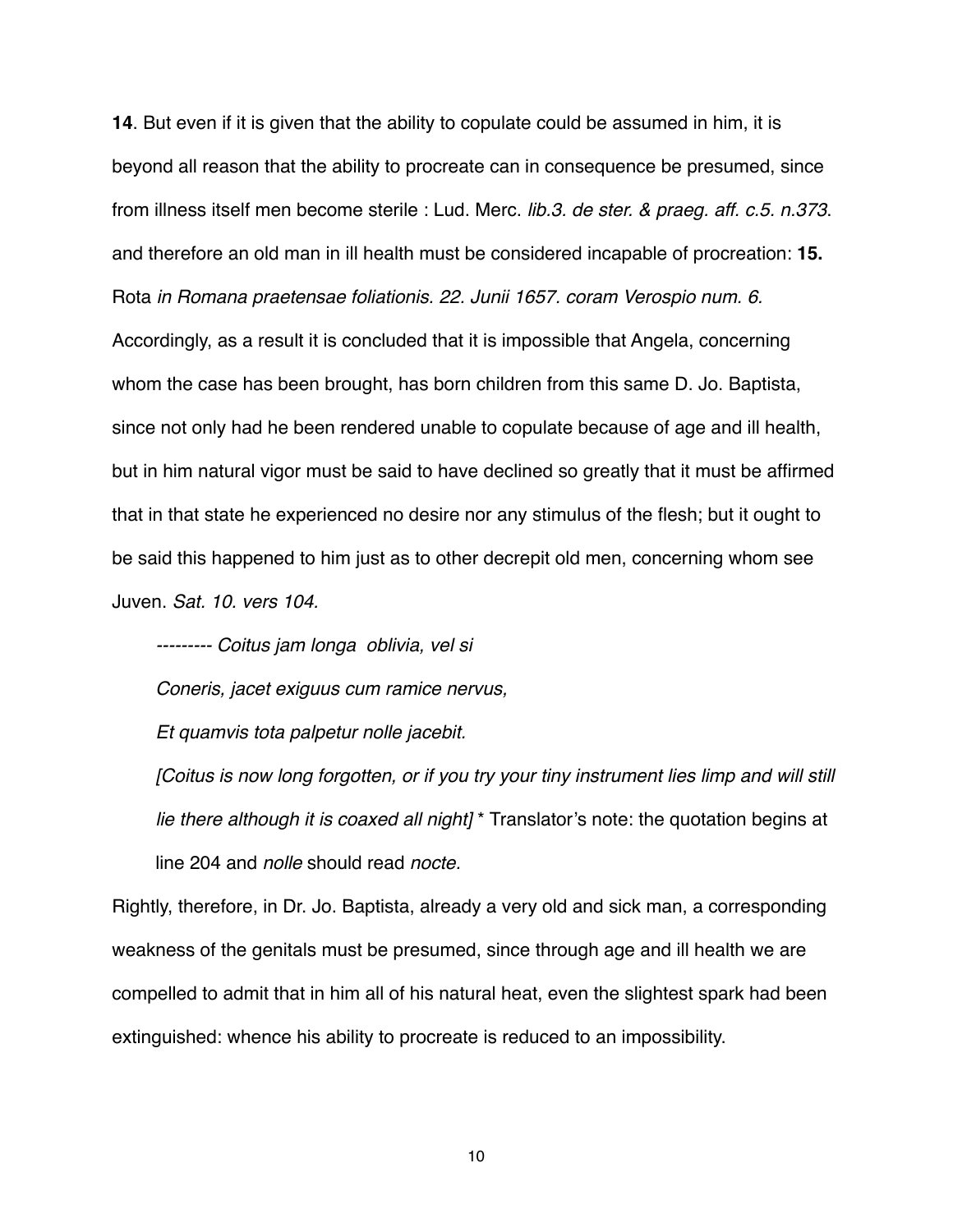**16.** But this argument should be carried further; for beyond his burdensome old age and a life subject to such illness, factors in themselves most evident causes of infertility, D. Jo Baptista, as we mentioned, endured four cauteries which remained open after much time; and these alone by themselves could have been obvious causes of infertility and of a complete inability to procreate; for when because of cauteries there result constant, daily discharges of humours, it is inevitable that as a result the body and the the blood become completely cold and lose all vigor: for it is well-known among doctors that all discharges, if they have been copious and continuous and constant, and even if not copious, take away spirit and extinguish natural warmth, **17**. but most significantly this is especially true in respect to those discharges which usually result from cauteries because the body weakens significantly; wherefore for this reason cauteries in old men are not approved. **18.** Card. *de san.tuen. l.4. c.5.* But moreover, these render men infertile, or so it is agreed on the authority of Hippoc. *in lib. de Are. Aq. & loc, text.42* : for citing the example of the Sycthians, he has the following: *Scythae omnium hominum minime sunt a*d *coitum volentes, eo quod humoris detractiones ex perustione cauterioum semper habent, etc*. [*The Scythians of all men are the least willing to perform coitus because they always have losses of fluid because of the burning of cauteries.]* But also Lud. Merc. *lib.3. de ster. & praegn. affect. c. 5. n. 375. vers. cujus rei exemplum* attests this very same thing in the clearest words, placing among the evident causes of infertility in men a fontanelle or cautery in the back of the head or in the arms which remains unclosed for a long period and discharges copiously. Also confirming this Fort. Fidel. *lib. 2. de Rel. Medic. c .2 .n.61 valde obaesos.etc.* Therefore, if other men in vigorous age and with the strength of health and fecund from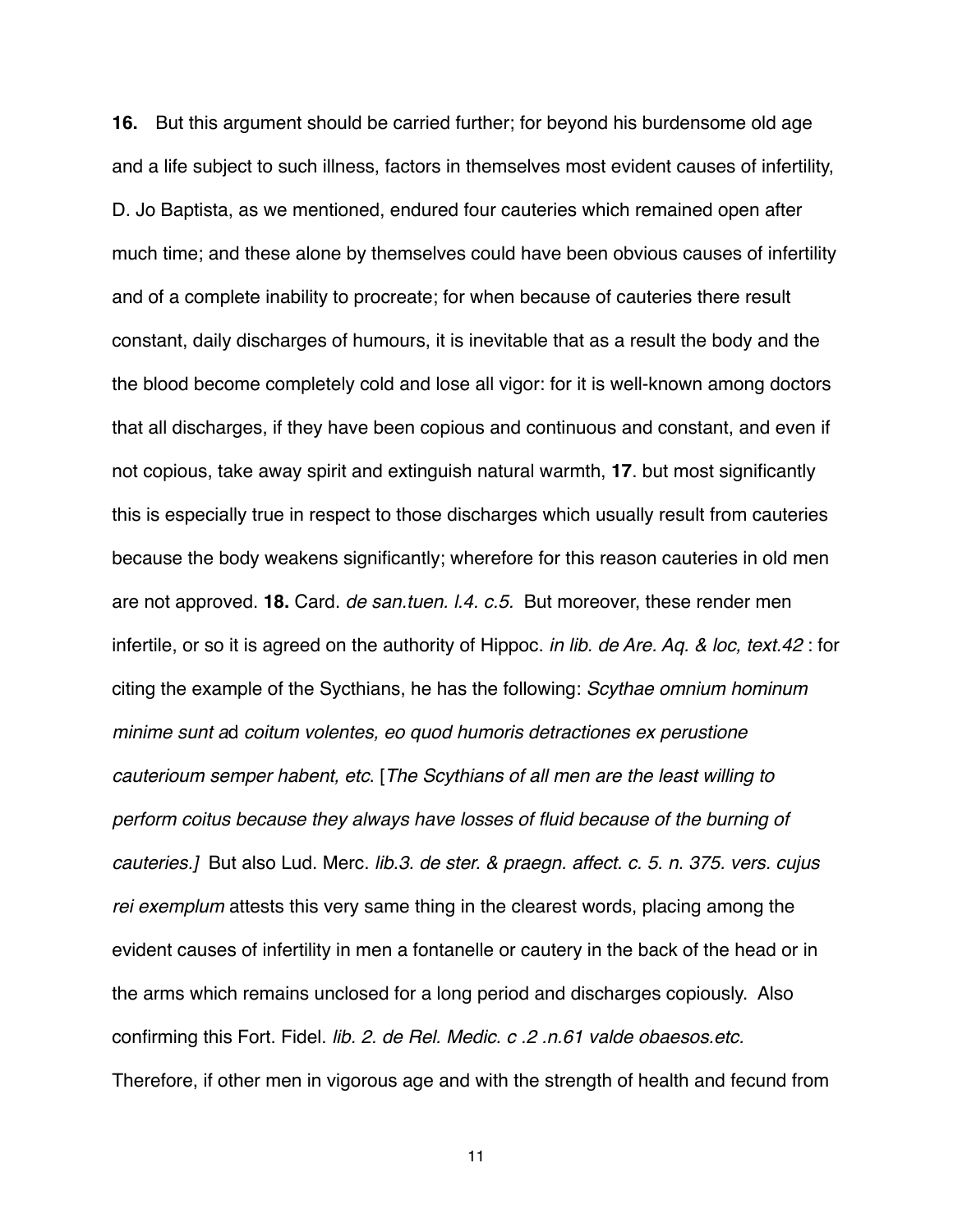nature are rendered sterile from one or two cauteries carried out in the arms, what ought to be said of a man in advanced old age and extreme ill health with four unclosed cauteries undergone at one and the same time? In my opinion in truth Angela could more easily have conceived children from a marble statue from this same D. J. Baptista. **19.** But so that no objections to the contrary may be left unanswered, it must be said regarding the first argument, which I admit, that men of any age, even of advanced old age are able to procreate and it must be asserted that this is not something rare but natural and usual in respect to old men and even men of advanced age who are strong and in good health, but not in respect to those who are weak and ill: Rota *in. sup.cit. Rom. praetensae fliationis, num 6.* For just as those who are healthy and robust, even those attaining their eightieth year are not in fact old and failing, so those who spend their lives in sickness and are failing in strength before they are sixty must rightly be described as old and in decline; **20.** for as is everywhere established among doctors, age is measured not by the number of years but by strength and shows itself clearly by virtue of actions and energy; and thus the octogenarian or nonagenarian who is able to copulate and procreate, which acts are to be found naturally in robust men, is not in fact failing; but rather the man of fifty unable to perform these acts by reason of bodily weakness is in fact very old, and thus never can it be said with truth that a very old man is able to procreate, since he should not be called very old, nor indeed is the man who has the years which declare other men to be very old, if in comparison with other men his strength is unchanged, but a man is old who in the previously mentioned term of years has already lost his strength, for he is not an old man who has his strength intact, as I said elsewhere, from Galen *lib.1. Method. med. cap. 9.*, because the man who is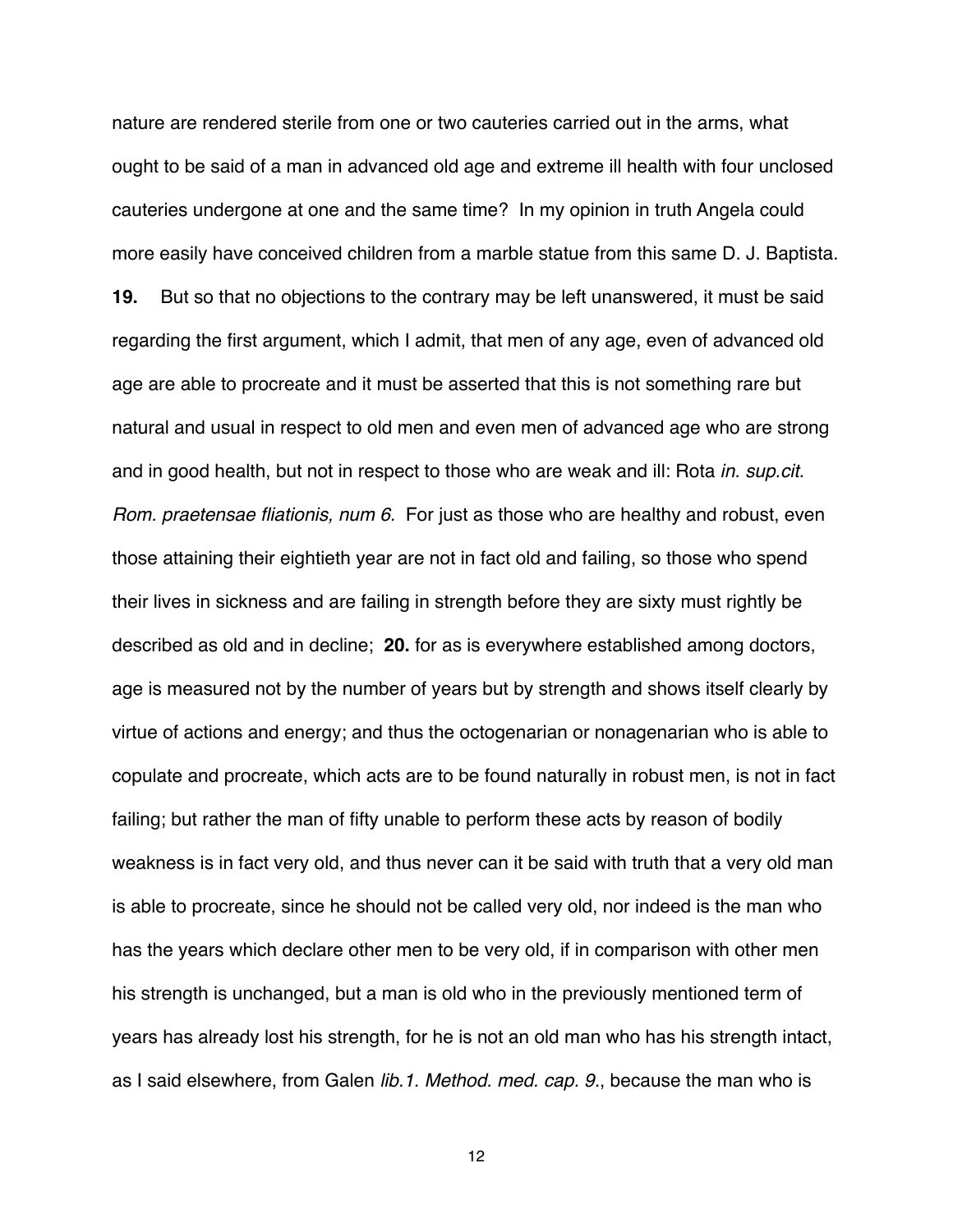deprived of all his strength immediately is an old man: likewise Galen. *lib.de cur. rat. per sang. miss. cap. 9.* in sum naturally with old age robust strength cannot be maintained, so that as long as strength remains vigorous, even if this period may be more than a hundred years, a man is not an old man and should not be called old. Therefore. with natural vigor absent and natural warmth departing one must be truly said to be old; indeed he who has lost strength because of the age of his body is naturally not able to procreate. Wherefore, indeed the argument to the contrary has not been supposed true, namely that a man is able to procreate whenever he may be able to copulate, since the copulations of old men are empty and the ability to copulate is not enough to be able to procreate, but fertile semen with excellent substance and swollen with much spirit is required, such as is not found old men, who, although they may be sometimes stimulated to intercourse, this maybe from an abundance of wind not from the swelling of semen, and so intercourse itself is exceedingly harmful.

 **21** With a not dissimilar refutation the second instance may be satisfied, for whenever we say that an old man, if he is capable of intercourse is also able to procreate, this is not truly said of an old man who has indeed lost his strength of body with age, but of an old man who, although certainly having the years of old age, yet has the strength of a young man, a firm and robust body and undiminished virility which, as we have said, are certainly not present in truly old men; because they appear young, they are truly not old. **22.** To the third objection it must be said that it is indeed true that the ability to procreate is from nature and depends on sufficient strength of body and energy; and when these depart the ability to procreate departs at the same time as do very many other abilities; is it not the truth also that the digestion of foods is from nature and when